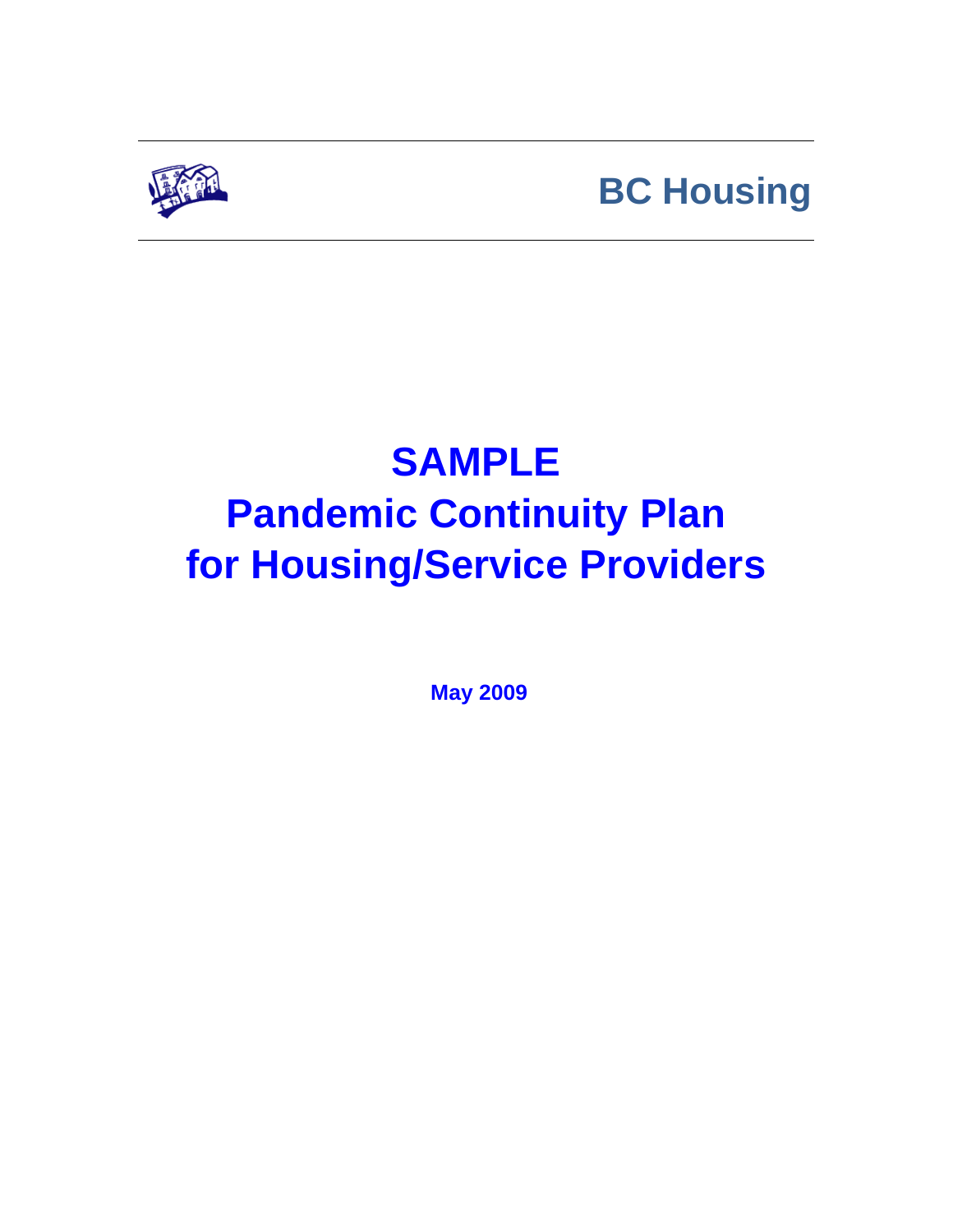# **TABLE OF CONTENTS**

| 1 <sub>1</sub>                             |                                                                                                                                               |  |  |  |
|--------------------------------------------|-----------------------------------------------------------------------------------------------------------------------------------------------|--|--|--|
| 2.                                         |                                                                                                                                               |  |  |  |
| 3.<br>3.1.                                 |                                                                                                                                               |  |  |  |
| 4.<br>4.1.                                 | The Next Stage - If a Pandemic Is Active in Other parts of the World.  3                                                                      |  |  |  |
| 5.<br>5.1.<br>5.2.<br>5.3.<br>5.4.<br>5.5. | Initiate Your Plans - When Notification of a Pandemic has Occurred 4<br>Initiate the following Social Distancing Procedures and Information 4 |  |  |  |
| 6.                                         |                                                                                                                                               |  |  |  |
|                                            | APPENDICES:                                                                                                                                   |  |  |  |
|                                            | Appendix 1 - CRITICAL BUSINESS FUNCTIONS AND RESOURCES 6                                                                                      |  |  |  |
|                                            |                                                                                                                                               |  |  |  |
|                                            |                                                                                                                                               |  |  |  |
|                                            | Appendix 4 - INFLUENZA EDUCATION/COMMUNICATIONS FOR STAFF  9                                                                                  |  |  |  |
|                                            |                                                                                                                                               |  |  |  |
|                                            |                                                                                                                                               |  |  |  |
|                                            | Appendix 7 - SAMPLE COMMUNITY BASED PUBLIC HEALTH MEASURES  13                                                                                |  |  |  |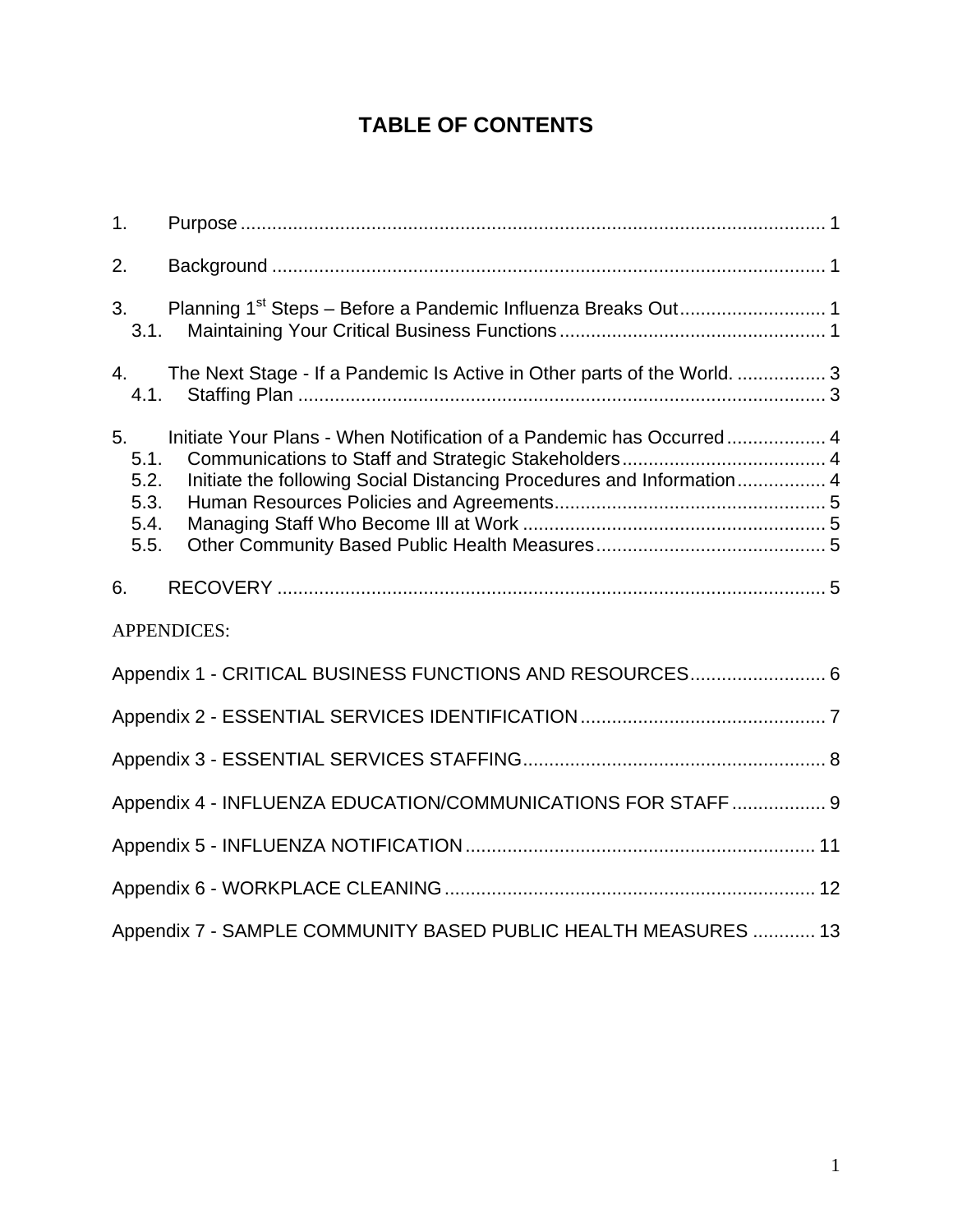# **1.Purpose**

This Pandemic Continuity Plan is developed as a guide for Housing Providers to facilitate the continuation of essential services and/or functions during a pandemic emergency.

# **2.Background**

"Influenza" refers to a family of virus-caused diseases that result in respiratory infection with fairly predictable symptoms. An influenza pandemic may affect a significant number of employees at any given time, removing them from the workforce for a variety of reasons.

Those who become ill are expected to be incapacitated for days or weeks. Other employees will choose to stay home to care for sick family members or may have difficulty with childcare due to schools and daycare closures. As a result, the Housing Provider could be unable to maintain services during this period which places vulnerable persons at risk.

# **3.Planning 1st Steps – Before a Pandemic Influenza Breaks Out**

### *3.1. Maintaining your Critical Business Functions*

#### **3.1.1. Critical Business Functions**

Start by identifying the Critical Business Functions for your organization. A critical business function is that function, or those functions, that must be performed in order for the organization to remain in business/operation until the situation returns to normal.

Use the table in Appendix 1 to list your Critical Business Functions. Samples for housing providers include:

- Continue to provide Housing
- Maintaining a safe environment within the building
- Maintaining secure access to and within the building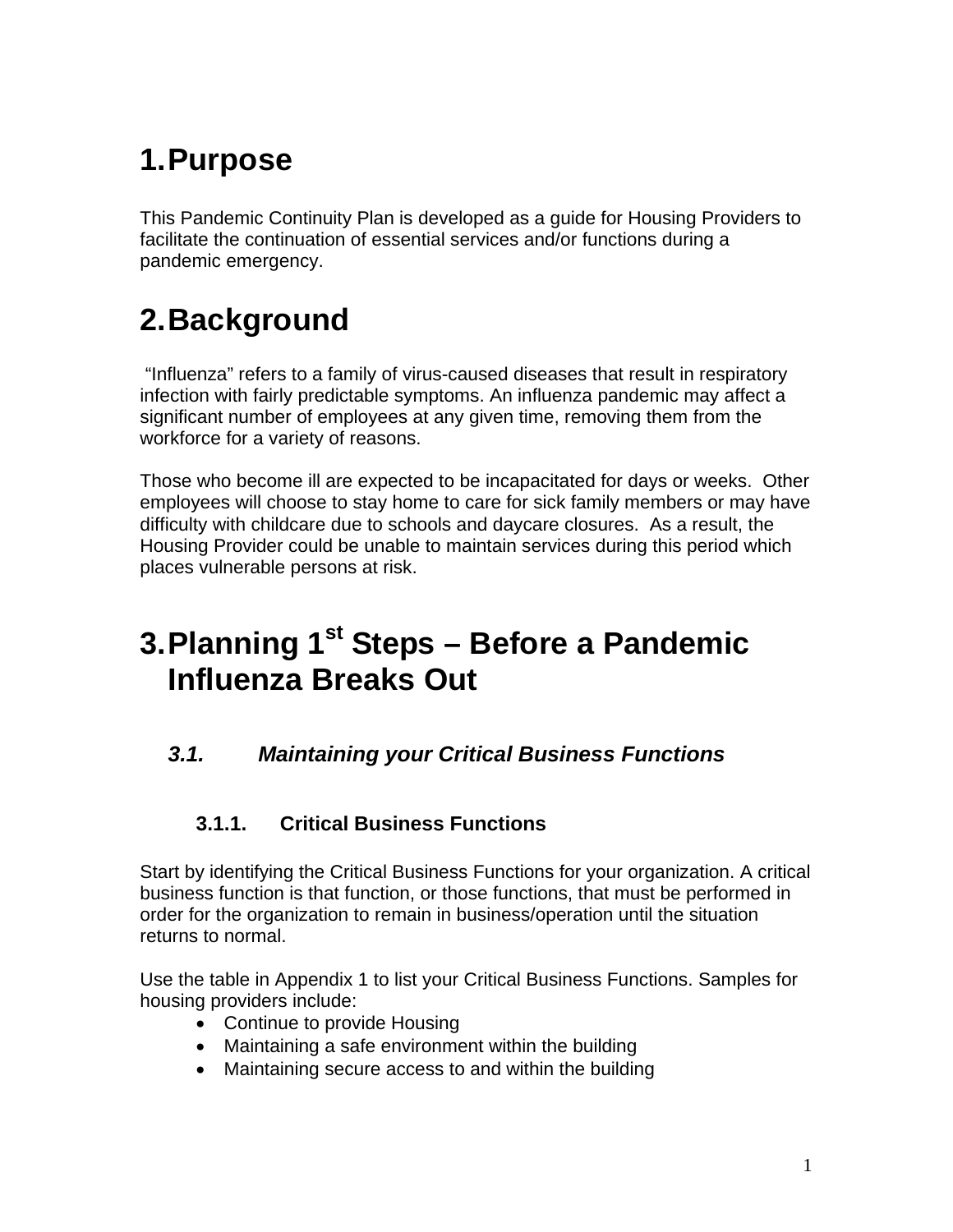• Providing essential services to residents (e.g. meals, specialized treatment, counselling)

### **3.1.2. Staffing Plan**

Once you've identified your critical business functions, you must identify what staffing resources/alternatives exist to maintain your operation with a 30/35 percent reduction in staffing levels:

- **If Identify the essential/core services and their functions that are** performed. Prioritize the services. (See Appendix 2).
- By priority, identify the minimum staffing levels needed to maintain the services in a pandemic situation. (See Appendix 3)
- **If Identify and consider various temporary alternatives and sources for** maintaining staffing levels and essential/core services.

### **3.1.3. Cross-Training of Staff**

Having identified the critical business functions that must be performed in your business over a minimum of a six to eight week period:

- Identify all the staff that could perform those critical business functions.
- Identify all staff that have been cross-trained on the critical business function.
- Note any people that have left your business unit and are still employed in your organization who might be utilized if not required in their current position.
- Note any former employees that recently retired that could perform any of the critical business functions of your unit.
- Consider whether temporary staff from an agency could be called in to perform the critical business functions.

Cross training/buddy systems/contingency plans are important to establish long before a pandemic occurs, especially in areas that have very limited staffing, such as at our development sites. Try and establish as many options as possible and consider how we will support those critical business functions.

### **3.1.4. Staffing Levels**

Statistics indicate that employers should be prepared for staff reductions of at least 30/35 percent during the waves of a pandemic outbreak. It is likely that staff shortages may actually reach upwards of 50 percent for 2 to 3 weeks at the peak of a pandemic wave. Staff reductions of 30/35 percent would translate into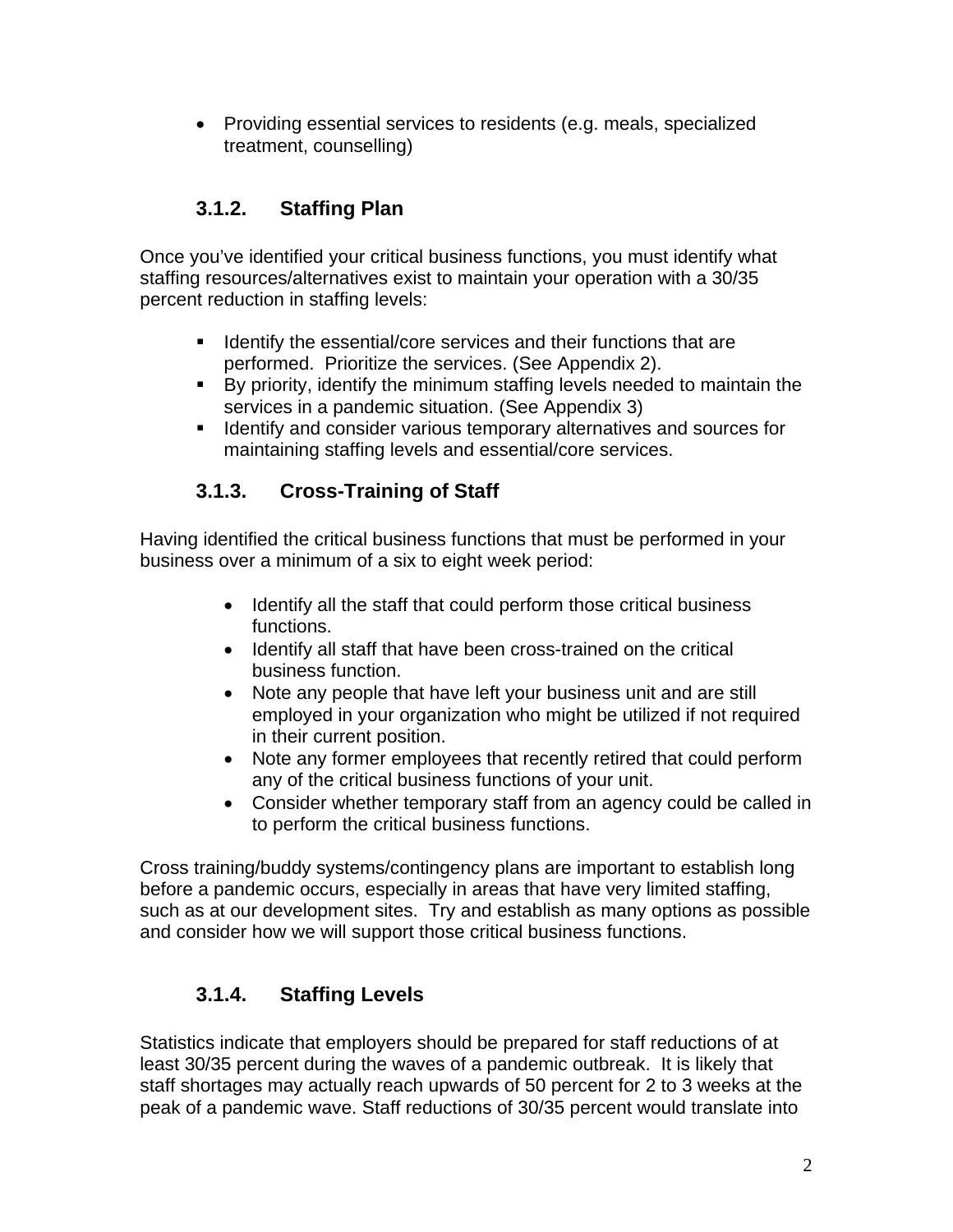similar or higher staffing levels than at the peak of yearly vacation scheduling. However, it should be noted that supervisors stagger the number of people in their business units that will be on vacation at one time and ensure that crosstrained staff can pick up the slack, whereas this may not be possible in a pandemic outbreak.

#### **3.1.5. Infection Countermeasures and Education**

Staff awareness is a big part of the first stage of pandemic planning. It is important to educate employees in the various ways that they can protect their own health and the health of others. Utilize the information in Appendix "4" to educate staff on the various ways to protect themselves and others.

# **4.The Next Stage - If a Pandemic Is Active in Other parts of the World.**

If a pandemic has broken out in other parts of the world, evaluate your current staffing levels and develop plans for each critical business function in each business unit using the templates attached.

### *4.1. Staffing Plan*

Take your staffing plan (Appendices 2 and 3) that identifies your critical business functions and now consider the situation of the individual employee that performs each critical business function. Work up a plan for each person, considering the following alternate service delivery options: (See Appendix 3)

- o Does the employee have school aged children and/or responsibility for elderly parents? If the answer is yes, make contingency plans to cover their position for periods of time during the pandemic wave as it is anticipated that schools may close during a pandemic and the elderly may require assistance.
- o Can the critical business function be performed from home, or can the employee be based from home rather than the office? Staff may only need to come into the office once a week for files and supplies.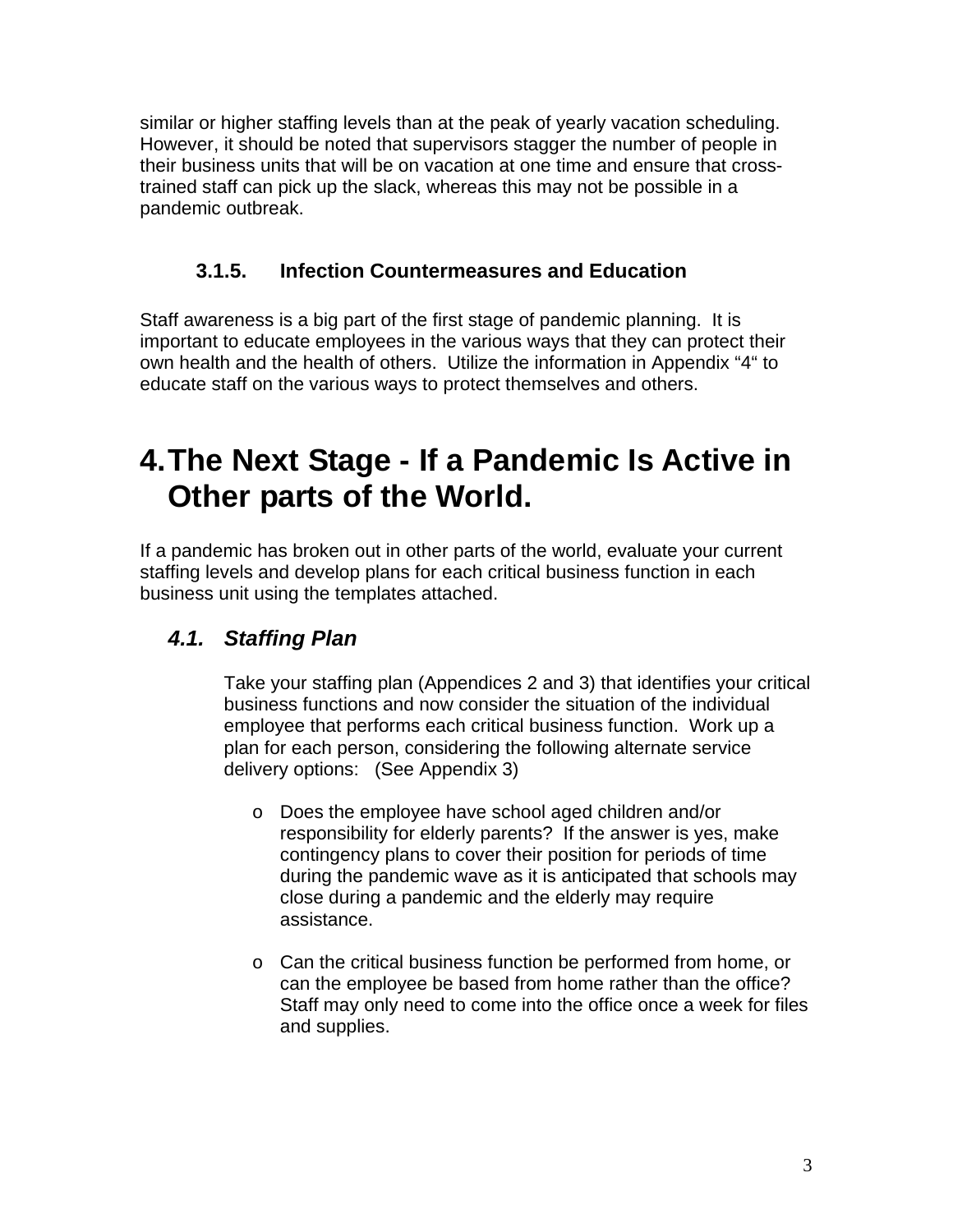- o If the employee must perform their duties in the office, do they take transit to work? (There may be transit interruptions and taking transit will expose the employee to more people). If the answer is yes, consider whether the employee could work shift work (5:30 a.m. – 1:00 p.m. or 1:30 p.m. – 9:00 p.m.) to reduce the face-to-face contact in the office and to have the person travel on transit at off-peak periods. As well, consider if there are car-pooling opportunities within the organization for this employee.
- o If shift work is an option in your department/region, work with your staff to identify which shift works best for them while still maintaining coverage for the services delivered by your area.

For each employee that provides a critical business function and must perform their duties in the office (Appendix 3 previously completed) will have outlined alternative staffing service delivery options if required.

# **5.Initiate Your Plans – When Notification of a Pandemic has Occurred**

#### *5.1. Communications to Staff and Strategic Stakeholders*

Immediately upon the outbreak of a pandemic, contact any major stakeholders to determine the nature of the outbreak, who or what is affected, what is being done about it, and what we need to do. Communicate the appropriate information to employees, tenants, and other key stakeholders.

#### *5.2. Initiate the following Social Distancing Procedures and Information*

- o Influenza notifications should be posted in lunch rooms and other areas to raise staff awareness of influenza symptoms (Appendix 5).
- o Ask staff to discontinue sharing cutlery, plates, cups, magazines, etc.
- o Encourage staff to bring their lunch, stagger their lunch hours and to eat at their desk or away from others (avoid the lunch room or crowded restaurants).
- o If face-to-face meetings with people are unavoidable, minimize the meeting time, choose a large meeting room and sit at least one meter away from each other if possible; avoid shaking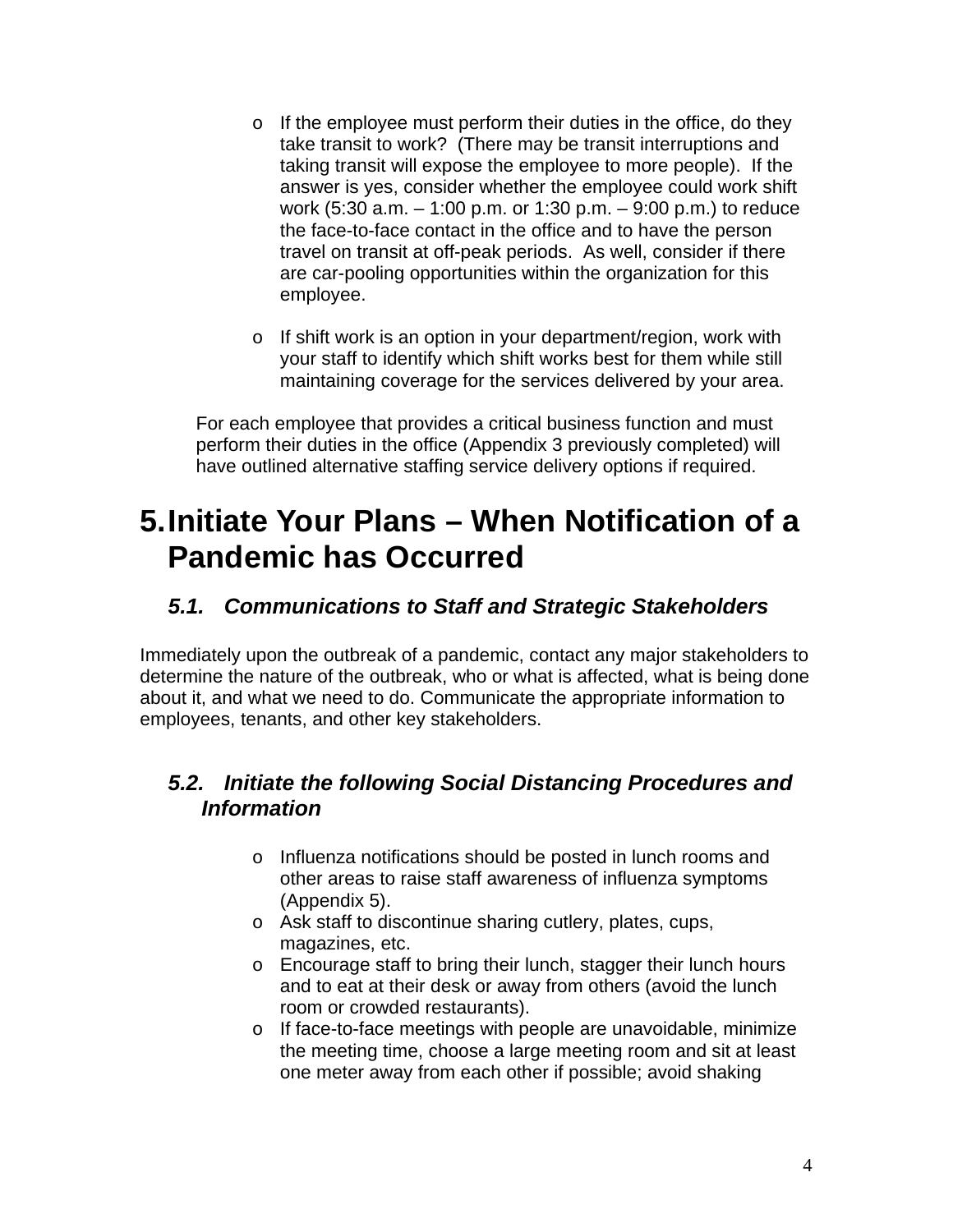hands or hugging. Consider holding meetings in the open air if weather permits.

- o Encourage staff to avoid recreational or other leisure classes/meetings etc. where they might come into contact with infectious people.
- o Encourage people to use on-line services or the telephone to conduct their business where possible.
- o Where possible, reduce exposure between staff and the public.

### *5.3. Human Resources Policies and Agreements*

Consider amending human resource polices to allow more flexibility for staff to be able to cope with health, family and other pandemic related challenges.

### *5.4. Managing Staff Who Become Ill at Work*

Monitor the health status of employees. If a person feels ill, or if someone observes that another person is exhibiting symptoms of illness at work, they should notify the ill employee's manager or supervisor. The manager/supervisor should take action to send the employee home and to disinfect their work area.

# *5.5. Other Community Based Public Health Measures*

Additional public health measures for community based disease control will be considered. The trigger for these measures will depend on the way in which the pandemic unfolds. Decisions on implementing these measures will be made by the Health Authorities, the Federal, Provincial and Municipal governments to ensure consistency. Some measures have been assessed as being effective as a community based strategy. Samples of these measures can be found in Appendix 7.

# **6.RECOVERY**

Once the pandemic wave has passed, Housing Providers will need to evaluate the impacts and begin recovery operations.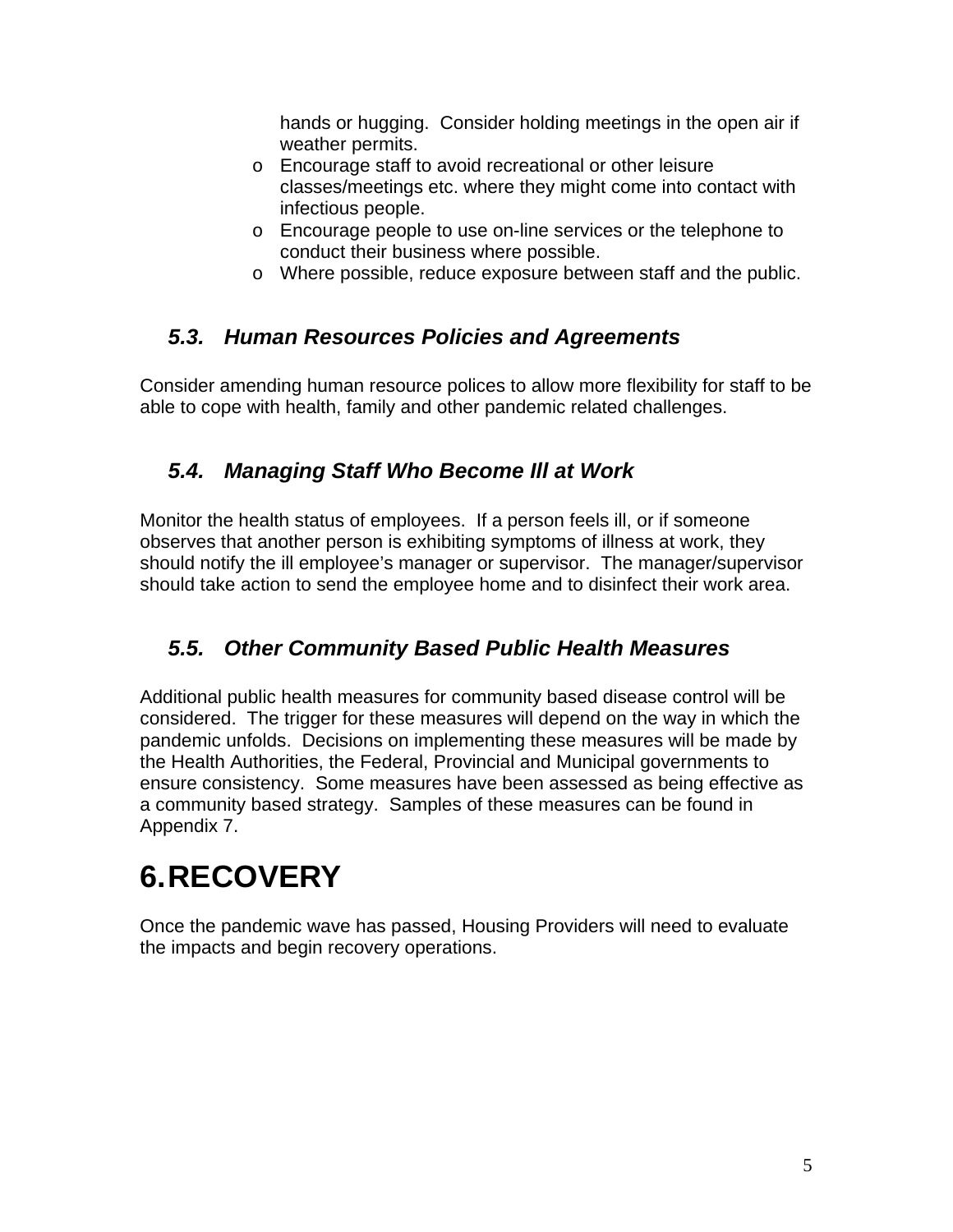# Appendix 1

# *CRITICAL BUSINESS FUNCTIONS AND RESOURCES*

| 1.  | <b>Critical Business Function Position</b>                                                                                                                         |  |
|-----|--------------------------------------------------------------------------------------------------------------------------------------------------------------------|--|
| 2.  | Employee(s) responsible for<br>function                                                                                                                            |  |
| 3.  | <b>Critical functions performed</b>                                                                                                                                |  |
| 4.  | Other staff who are cross-trained                                                                                                                                  |  |
| 5.  | Cross-training on other positions                                                                                                                                  |  |
| 6.  | Other staff, temps or retirees who<br>could perform the duties                                                                                                     |  |
| 7.  | Does the current incumbent have<br>school age children at home?                                                                                                    |  |
| 8.  | How does the current incumbent<br>travel to work (i.e. transit, carpool,<br>SOV)                                                                                   |  |
| 9.  | Does the employee(s) work allow<br>for shift work (i.e. 6:00 a.m. to 1:30<br>p.m. or 2:00 p.m. to 9:30 p.m.)? If<br>so, identify which shift would work<br>better. |  |
| 10. | Software that may be needed to<br>perform the job.                                                                                                                 |  |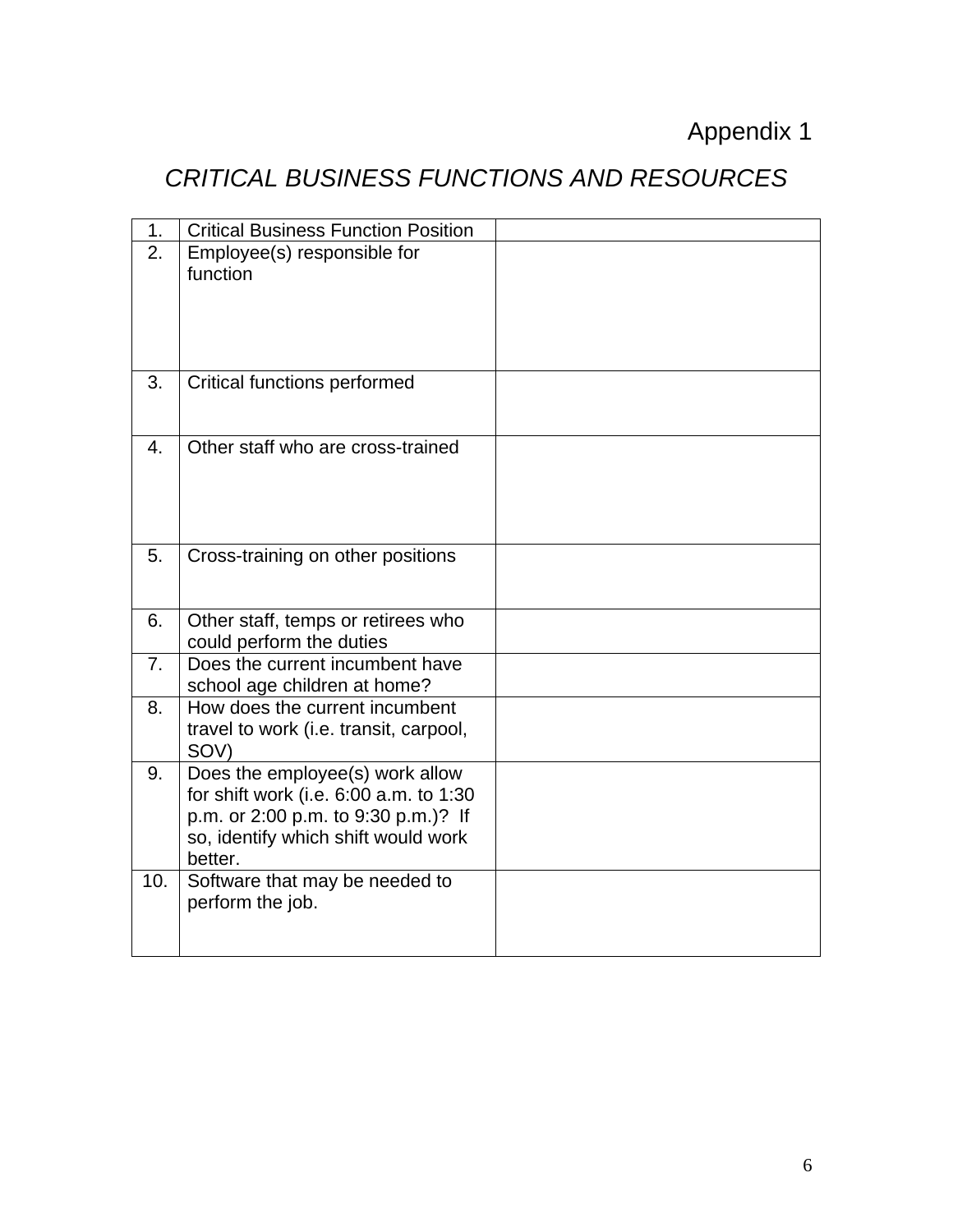

## *ESSENTIAL SERVICES IDENTIFICATION*

- 1. For your Organization/Department, list each core service in Column A. Remember to consider core services that may be seasonal (e.g. Month/year end procedures or snow removal).
- 2. List the functions associated with that core service in Column B.
- 3. Using the following planning criteria categorize each function in Column C:

| Potential to affect health and safety of the public or is legislated or required by law. |
|------------------------------------------------------------------------------------------|
|                                                                                          |
| Minor inconvenience to the Client; service probably not missed or could be deferred      |
|                                                                                          |

- 4. In Column D, enter your assessment of the potential increase in demand for this service during a pandemic.
- 5. Those service activities listed as Priority 1 are considered **Essential Services** that **must** be maintained during a pandemic.

#### **Department: \_\_\_\_\_\_\_\_\_\_\_\_\_\_\_\_\_\_\_\_\_\_\_\_\_\_\_\_\_\_\_\_\_\_**

| A              | B               | $\mathbf C$     | D                                                            |
|----------------|-----------------|-----------------|--------------------------------------------------------------|
| <b>Service</b> | <b>Function</b> | <b>Priority</b> | <b>Potential for Increased Demand</b><br>(Low, Medium, High) |
|                |                 |                 |                                                              |
|                |                 |                 |                                                              |
|                |                 |                 |                                                              |
|                |                 |                 |                                                              |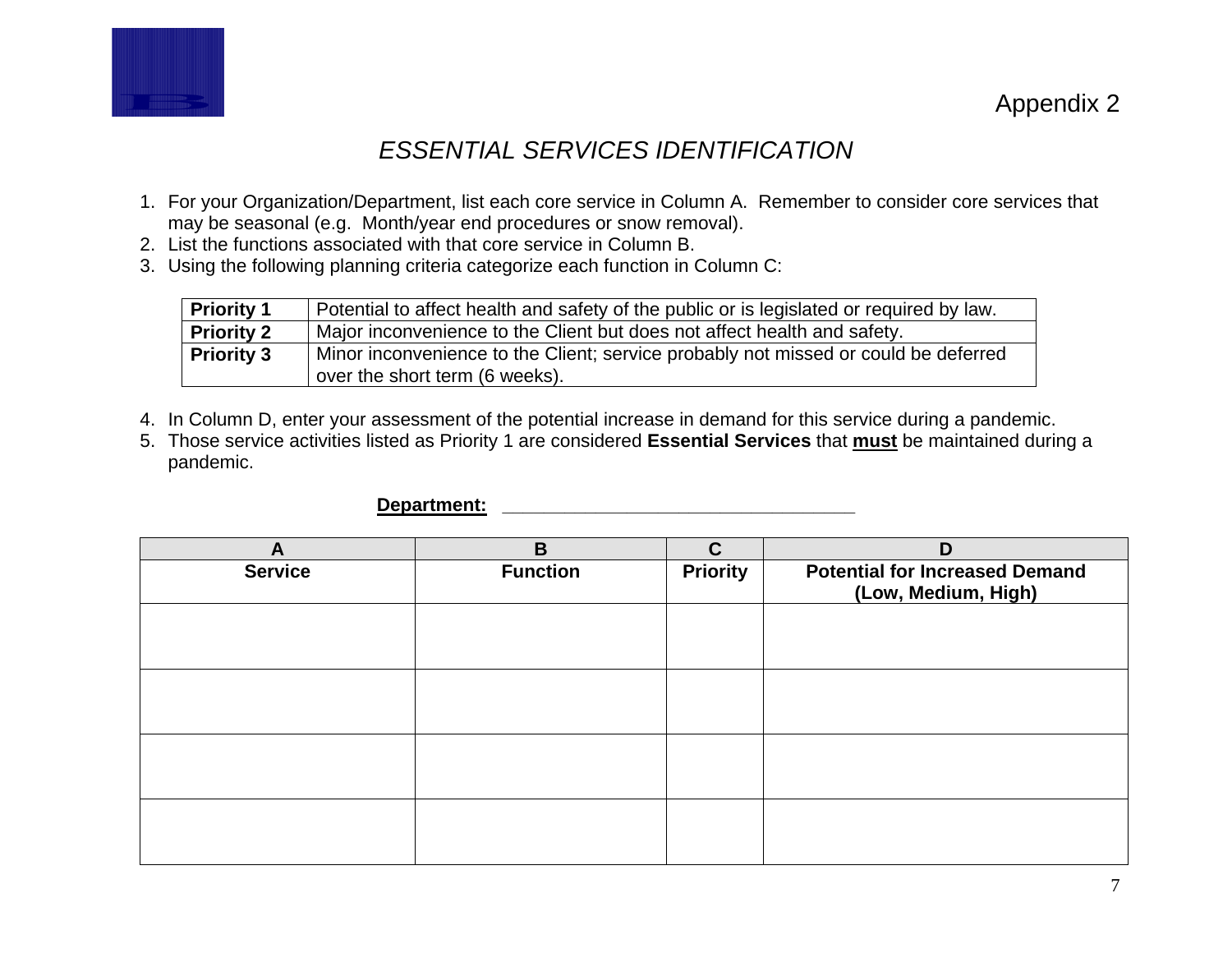Appendix 3

# *ESSENTIAL SERVICES STAFFING*

#### **Priority 1 Functions/Services**

- 1. In Column A List the Priority 1 & 2 functions (identified using Appendix 1 from column B).
- 2. In Column B, list the current number of staff performing this service.
- 3. In Column C, list the assessed minimum number of staff that could perform this service.
- 4. In Column D, calculate the pandemic staff reduction by multiplying column B by 65% (the worst case planning assumption is 35% staff off).
- 5. In Column E, calculate the possible staffing shortfall by listing the difference between Column C and Column D (difference between staff remaining after applying 35% reduction and the minimum required to perform the service).

#### **Department/Function: \_\_\_\_\_\_\_\_\_\_\_\_\_\_\_\_\_\_\_\_\_\_\_\_\_\_\_\_\_**

| A                 | B                    | C                      | D                     | Е                     |
|-------------------|----------------------|------------------------|-----------------------|-----------------------|
| <b>Priority 1</b> | <b>Current Staff</b> | <b>Minimum Staff</b>   | <b>Pandemic Staff</b> | <b>Potential</b>      |
| <b>Function</b>   |                      | (consider level needed | <b>Reduction (B X</b> | <b>Pandemic Staff</b> |
|                   |                      | for vacation coverage) | 65%)                  | <b>Shortfall</b>      |
|                   |                      |                        |                       |                       |
|                   |                      |                        |                       |                       |
|                   |                      |                        |                       |                       |
|                   |                      |                        |                       |                       |
|                   |                      |                        |                       |                       |
|                   |                      |                        |                       |                       |
|                   |                      |                        |                       |                       |
|                   |                      |                        |                       |                       |
|                   |                      |                        |                       |                       |
|                   |                      |                        |                       |                       |

**NOTE:** This table provides basic information as a basis for planning. More detailed planning is required. Within a staff complement there will be positions that may be identified as more critical than others because of the number and/or qualifications and these should be examined more closely.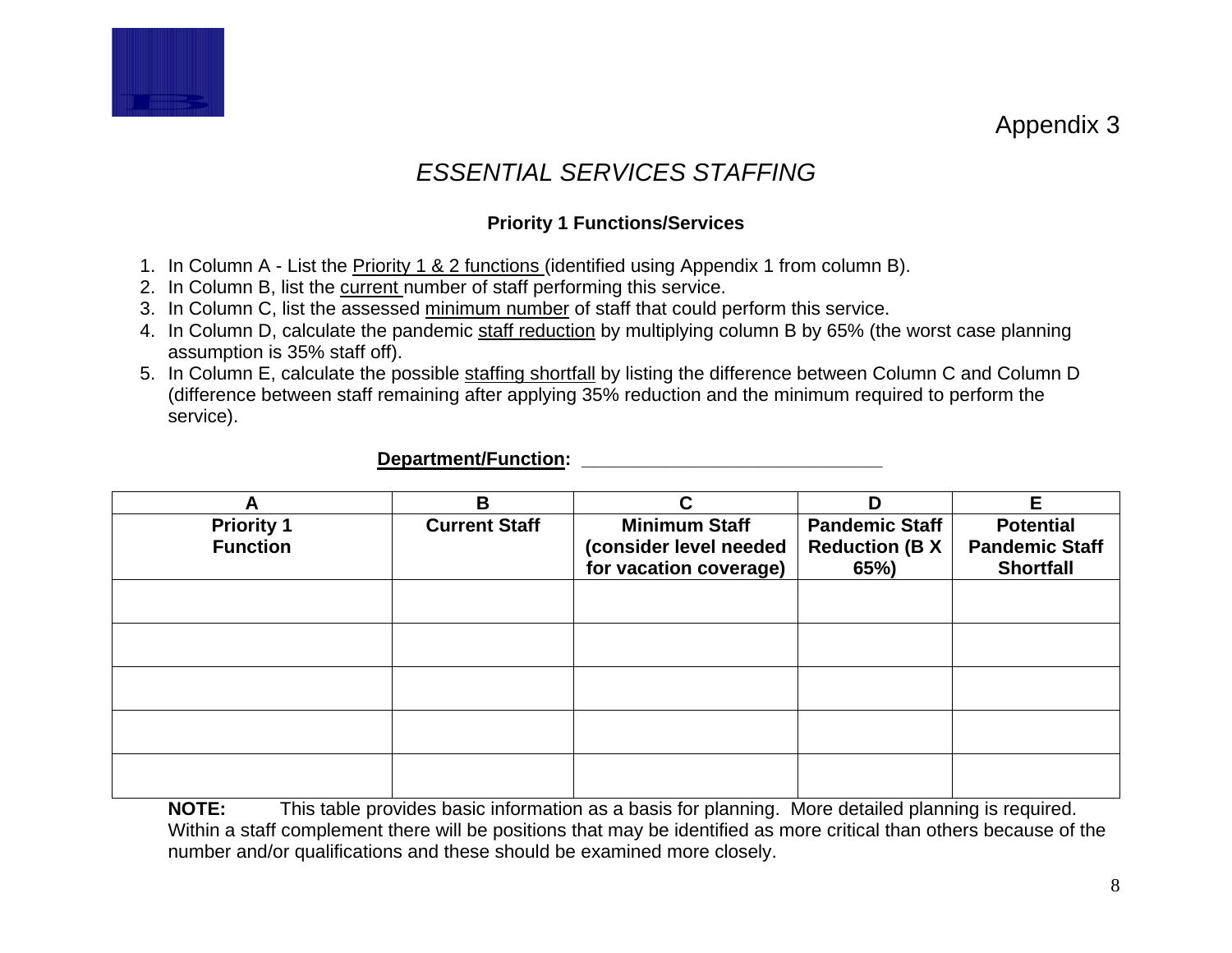## INFLUENZA EDUCATION/COMMUNICATIONS FOR STAFF

• **Hand washing** – Hands can play a significant role in acquiring and in transmitting a virus from one person to another. Good hand washing habits are more likely to prevent infections than excessive cleaning and disinfection. Most people do not wash their hands for long enough or in the correct manner. See the following hand washing guidelines: [https://www.worksafebc.com/en/resources/health-safety/slide-shows/](https://www.worksafebc.com/en/resources/health-safety/slide-shows/washing-hands-saves-lives) washing-hands-saves-lives. Wash your hands often, especially:

o Before, during, and after you prepare food

- o Before you eat, and after you use the washroom
- o After handling animals or animal waste
- o When your hands are dirty, and
- o More frequently when someone in your home is sick
- **Touching your eyes, nose or mouth** Try to refrain from touching your face unless you have just washed your hands. It is especially important when using contact lenses that your hands have been washed well.
- **Cough etiquette** Turning your head and coughing or sneezing into a disposable tissue or the inside of your elbow will assist in reducing the spread of germs. Remember that you are contagious and spreading germs before you ever start feeling the symptoms of the flu. Also, use disposable tissues once and ensure that you place them in the garbage right away so that they do not contaminate surfaces.
- **At the washroom sink** Use a paper towel to turn off the tap in the washroom after you have washed your hands so that you don't contaminate your hands again. Use the same paper towel to open the door of the washroom and other doors that you may have to open to get back to your work area.
- **Hand Sanitizer** use alcohol based waterless sanitizers where water basins are not possible. Hand sanitizers don't clean visibly soiled hands, but they do kill germs on hands. Hand sanitizers should not be confused with antibacterial soaps, where concerns have been raised about their possible role in antibiotic resistance. Alcohol based hand sanitizers do not pose this risk.
- **Shared work areas** If you share a work space with others, ensure that you clean telephones, keyboards and other surfaces that may be touched by many people. Office Services provides wipes that can be used for this purpose.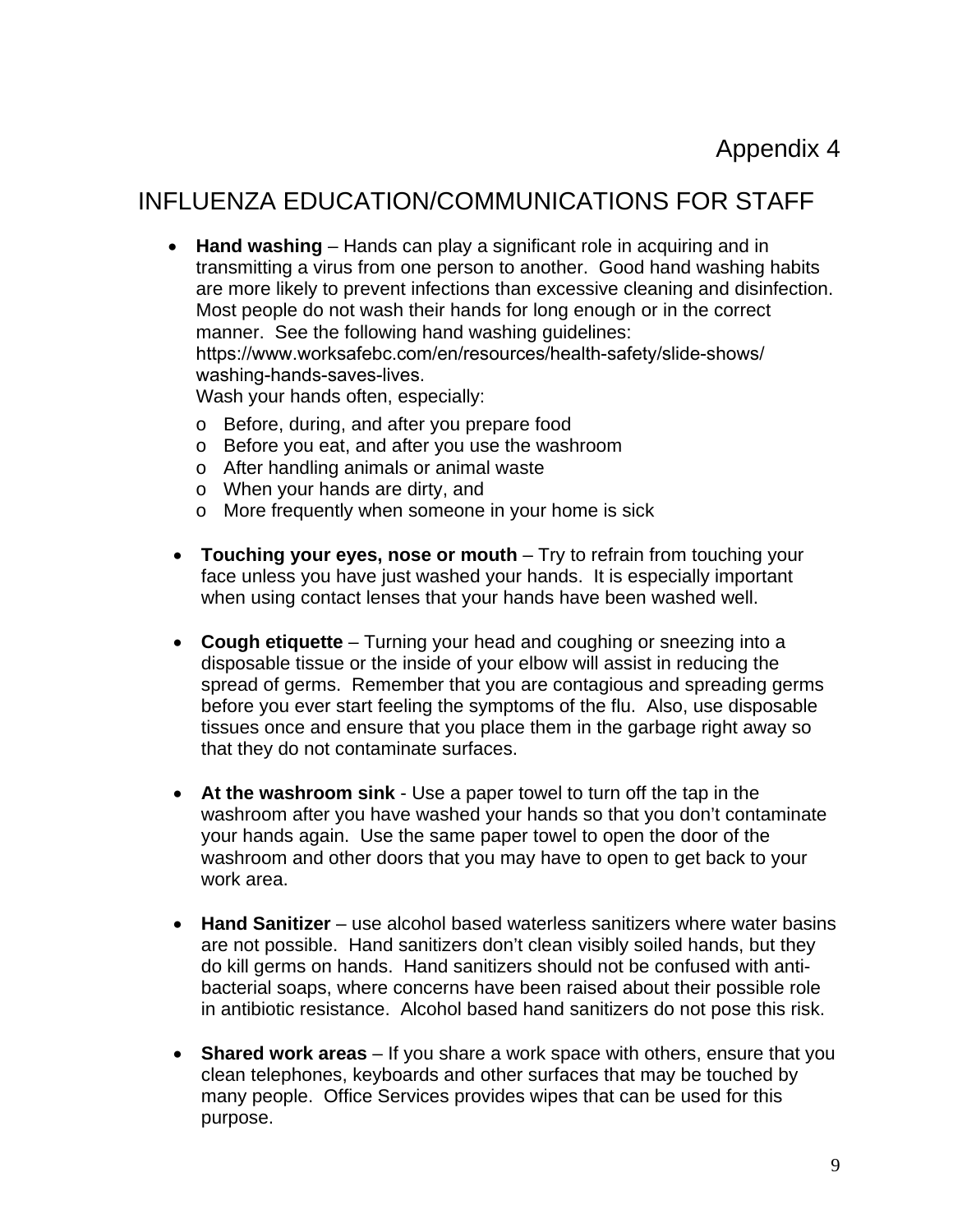- **Getting an annual flu vaccination –** It is a good idea to get your annual flu vaccination, and ensure your family members do as well. While this will not protect from the pandemic new virus strain, it will prevent other forms of influenza in 70% of the healthy population.
- **Maintain a good diet** Try to get adequate sleep, a well-balanced diet and drink plenty of water.
- **Knowing the difference between a cold and the flu** You will likely know the difference between a cold and the flu. Most flu symptoms typically appear so quickly that people can recall the exact moment they first felt sick. Know the similarities and differences in symptoms of the flu and a cold as noted below:

| <b>SYMPTOM</b>          | <b>INFLUENZA</b>                                                    | <b>COMMON COLD</b>     |
|-------------------------|---------------------------------------------------------------------|------------------------|
| Fever                   | Usual, sudden onset 38 <sup>o</sup> - 40 <sup>o</sup> and lasts 3-4 | Rare                   |
|                         | days                                                                |                        |
| Headache                | Usual and can be severe                                             | Rare                   |
| Aches and pains         | Usual and can be severe                                             | Rare                   |
| Fatigue and weakness    | Usual and can last 2-3 weeks or more after                          | Sometimes, but mild    |
|                         | the acute illness                                                   |                        |
| Debilitating fatigue    | Usual, early onset can be severe                                    | Rare                   |
| Nausea, vomiting,       | In children $<$ 5 years old                                         | Rare                   |
| diarrhoea               |                                                                     |                        |
| Watering of the eyes    | Rare                                                                | Usual                  |
| Runny, stuffy nose      | Rare                                                                | Usual                  |
| Sneezing                | Rare in early stages                                                | Usual                  |
| Sore throat             | Usual                                                               | Usual                  |
| <b>Chest discomfort</b> | Usual and can be severe                                             | Sometimes, but mild to |
|                         |                                                                     | moderate               |
| Complications           | Respiratory failure; can worsen current                             | Congestion or ear-ache |
|                         | chronic conditions; can be life threatening                         |                        |
| <b>Fatalities</b>       | Well recognised                                                     | Not reported           |
| Prevention              | Influenza vaccine; frequent hand-washing;                           | Frequent hand-washing, |
|                         | cover your cough                                                    | cover your cough       |

#### *Hand Sanitizing Stations*

Consider setting up hand sanitizing stations for staff at all of the office facilities and provide front-line staff with their own bottles of sanitizer. Hand sanitizer gel would not been provided to staff to replace hand washing with soap and water. However, there are times when it may not be convenient or practical to get to a sink to wash your hands and the hand sanitizing stations will allow staff to kill germs without water.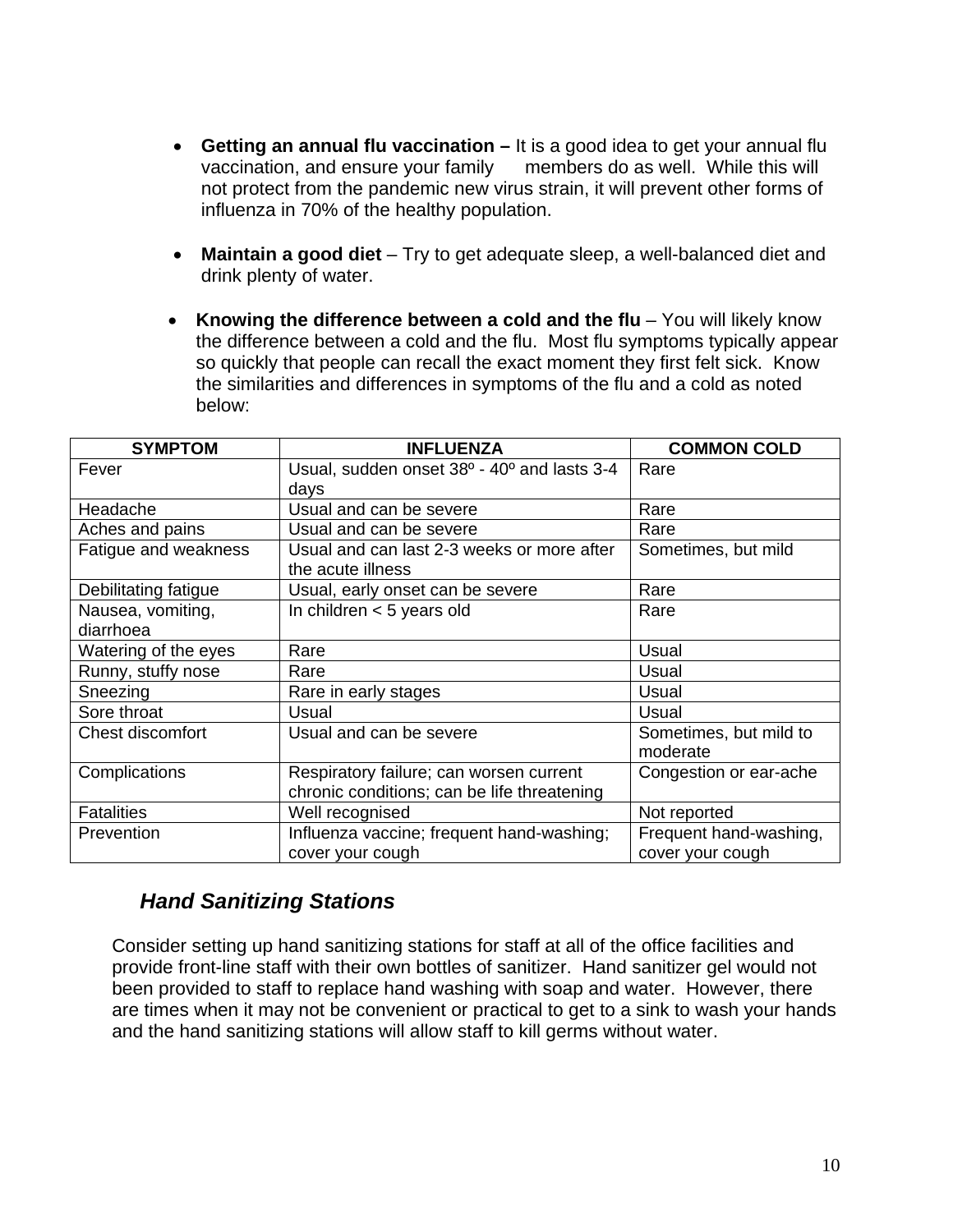Appendix 5

# *INFLUENZA NOTIFICATION*

Influenza is a contagious disease.

There is currently an increase in the numbers of people in British Columbia with influenza.

To reduce the spread in this workplace, the following actions are required from all employees:

# **DO NOT COME TO WORK if you have:**

- o Chills, shivering and a fever (temperature above 38° C).
- o Onset of muscle aches and pains.
- o Sore throat.
- o Dry cough.
- o Trouble breathing.
- o Sneezing.
- o Stuffy or runny nose.
- o Tiredness.

If some of the above apply to you, please go home and wait until you have recovered before returning to work.

#### **If you have recently arrived from overseas or returned from overseas, please advise your Manager/Supervisor.**

### **If you start to feel ill at work, PLEASE DO NOT leave your work area.**

**Call your Manager/Supervisor and advise them that you are feeling unwell.**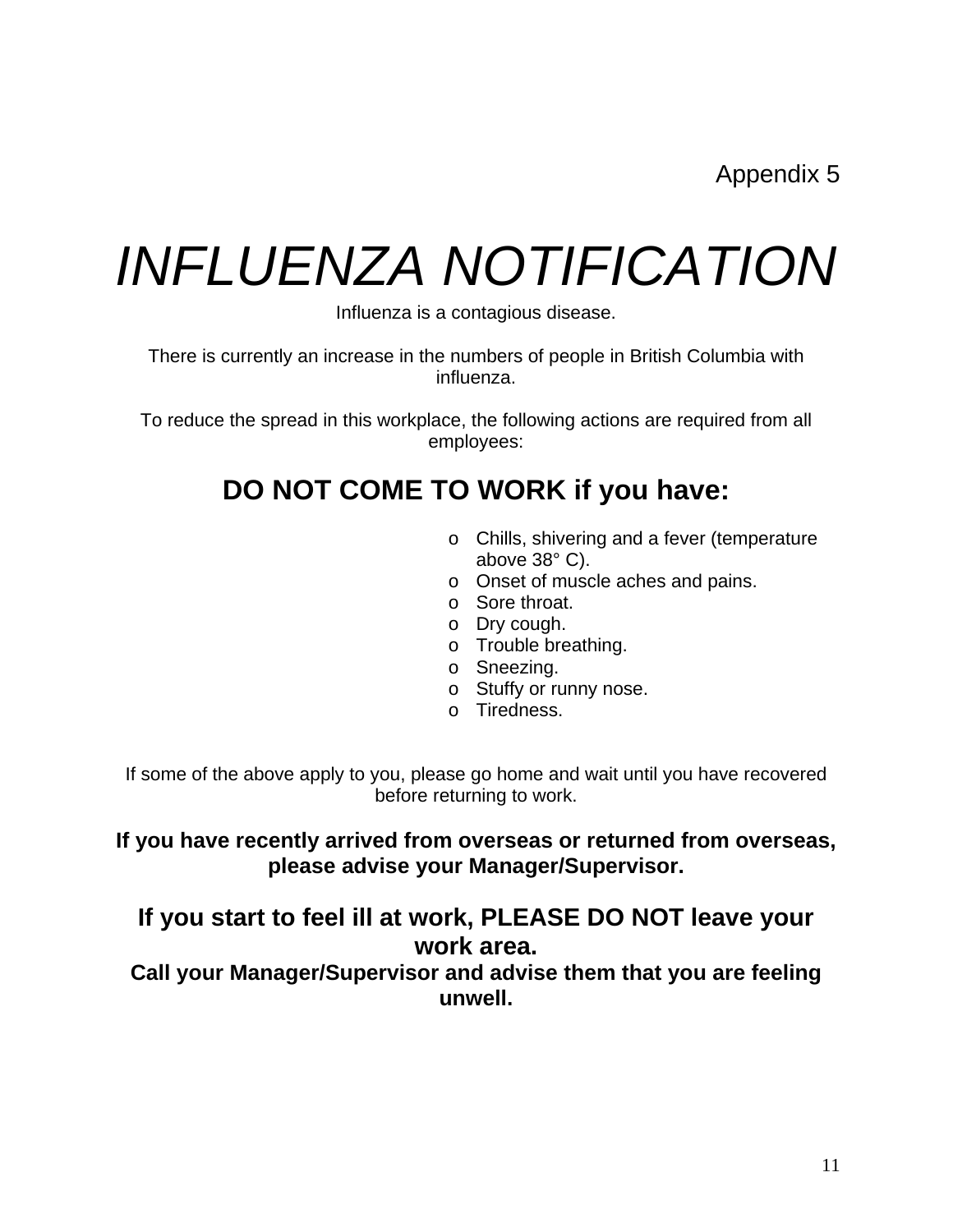# WORKPLACE CLEANING

During a pandemic, you will need to implement additional measures to minimize the transmission of the virus through environmental sources, particularly hard surfaces (e.g., sinks, handles, railings, objects and counters). Transmission from contaminated hard surfaces is unlikely but influenza viruses may live up to two days on such surfaces.

Influenza viruses are inactivated by alcohol and by chlorine. Cleaning of environmental surfaces with a neutral detergent followed by a disinfectant solution is recommended. Surfaces that are frequently touched with hands should be cleaned often, preferably daily. The table below suggests the appropriate choice and concentration of disinfectants:

| <b>Disinfectants</b>                                                                         | <b>Recommended Use</b>                                                              | <b>Precautions</b>                                                                                      |
|----------------------------------------------------------------------------------------------|-------------------------------------------------------------------------------------|---------------------------------------------------------------------------------------------------------|
| 1000 parts per million of<br>available chlorine, usually<br>achieved by a 1 in 5 dilution of | Disinfection of material<br>contaminated with<br>blood and body fluids              | Should be used in well-<br>ventilated areas.                                                            |
| 100 % disinfectant bleach<br>(e.g. Clorox Bleach or Javex<br>Bleach)                         |                                                                                     | Protective clothing required<br>while handling and using<br>undiluted bleach.                           |
|                                                                                              |                                                                                     |                                                                                                         |
|                                                                                              |                                                                                     | Do not mix with strong acids to<br>avoid release of chlorine gas.                                       |
|                                                                                              |                                                                                     | Corrosive to metals.                                                                                    |
| <b>Granular chlorine:</b>                                                                    | May be used in place<br>of liquid bleach, if it is                                  | Same as above.                                                                                          |
| e.g. Det-Sol 5000 or Diversol,                                                               | unavailable                                                                         |                                                                                                         |
| to be diluted as per<br>manufacture's instructions.                                          |                                                                                     |                                                                                                         |
| Alcohol:<br>E.g. Isopropyl 70%, ethyl<br>alcohol 60%.                                        | Smooth metal<br>surfaces, tabletops<br>and other surfaces on<br>which bleach cannot | Flammable and toxic. To be<br>used in well-ventilated areas.<br>Avoid inhalation.                       |
|                                                                                              | be used e.g. wood<br>surfaces.                                                      | Keep away from heat sources,<br>electrical equipment, flames and<br>hot surfaces.                       |
|                                                                                              |                                                                                     | Allow to dry completely,<br>particularly when using<br>diathermy, as this can cause<br>diathermy burns. |

When a person with suspected influenza is identified and has left the workplace, it is important that her/his work area/office, along with any other known places s/he has been, are thoroughly cleaned and disinfected.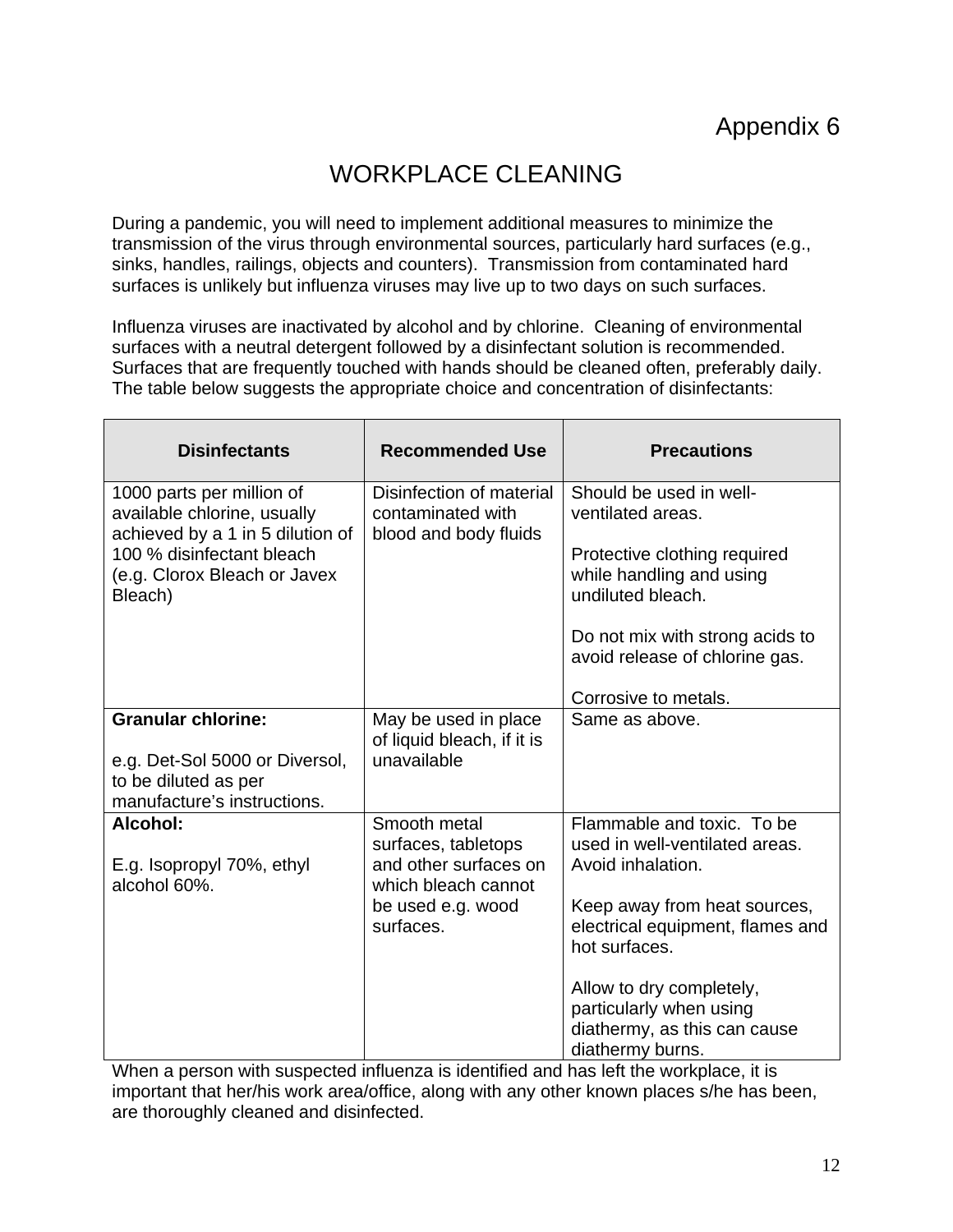## SAMPLE COMMUNITY BASED PUBLIC HEALTH MEASURES

#### • **Self Isolation**

Individuals who are ill will be asked to stay home from public locations. Adults recommended for self isolation should remain home for a minimum of five days after onset of symptoms (seven days for young children) or until symptoms have resolved, unless they need to visit a health care provider. During this period people should avoid close contact with unexposed household members. "Close contact" is defined as face to face exposure within one metre (three feet) of another individual. Frequent disinfection of household surfaces should be practiced.

#### • **Quarantine**

At the very early stages of a pandemic, contacts and individuals linked to exposure sites may be quarantined in an effort to slow transmission in the community. This measure would only be applied if there were sporadic infections or clusters in the Region and not if there was efficient virus spread in the general population.

#### • **School/Daycare Closure**

Children are known to be efficient transmitters of influenza. Closing schools and daycare facilities may reduce transmission or delay the spread of the disease, particularly if the pandemic is causing high attack rates in school aged children. This control measure will have an effect on the parents and caregivers and could divert essential workers to child-care responsibilities. School boards or daycare administrators may choose to independently close their facilities based on their own criteria for safe facility operation.

#### • **Restriction of Large Gatherings**

This would involve closing of indoor gathering places for people. Gatherings may include sporting events, theatre, conferences as well as mass public transportation services. Because the effectiveness of this measure is not documented and the difficulty with sustainability of cancelling or restricting indoor gatherings, this measure is not recommended in the Canadian pandemic plan as a broad public heath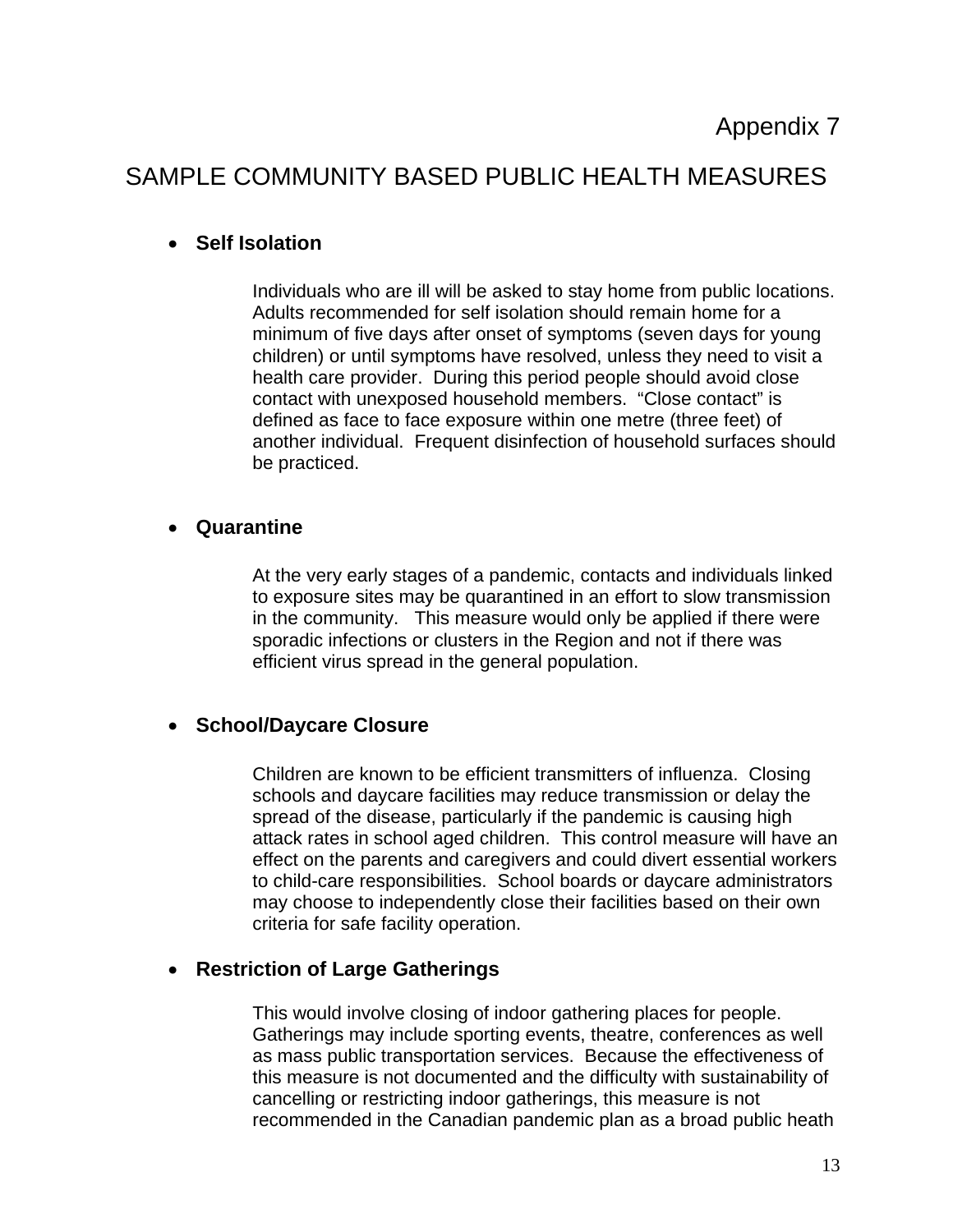measure. However, this measure remains an option for targeted events to reduce transmission.

#### • **Social Distancing**

Once a pandemic has arrived in a community, people should use "social distancing" as a way to reduce the risk of being exposed. The Health Authorities will provide advice. Some strategies for social distancing include:

- Avoid "close contact" with individuals (i.e. within 1 metre).
- Minimize visitors to homes.
- Cancel family gatherings.
- Avoid shaking hands, hugging, or kissing people as greetings.
- Stock up on groceries and shop less frequently.
- Work from home if possible.
- Minimize contact at work by teleconferencing.
- Utilize means other than public transit.

#### • **Use of Masks by Healthy Individuals**

This measure is not recommended in the Canadian Pandemic Plan as a community based intervention. It is assessed that it is not likely to be effective in reducing disease spread in the general population. It is recognized that wearing a surgical mask properly at the time of an exposure may provide a barrier, if used with other infection control measures. If masks are used, they should only be used once and must be changed if they become wet (because they become ineffective when wet). As well masks must be removed properly to avoid contaminating the wearer. It is not feasible to wear masks for the duration of a pandemic wave and there may be supply problems. Again, advice will be provided by the Health Authorities.

#### • **Hand Sanitizing Stations in Public Settings**

Frequent hand washing is an effective infection control measure. However, the Canadian Pandemic Plan does not recommend establishing sanitizing stations in public settings such as public transit stations. It is assessed that this would not be effective in significantly reducing the spread of the disease in the general population. Compliance would not be assured and these stations would require human and financial resources to maintain. Hand washing must be encouraged and existing public washrooms should be appropriately